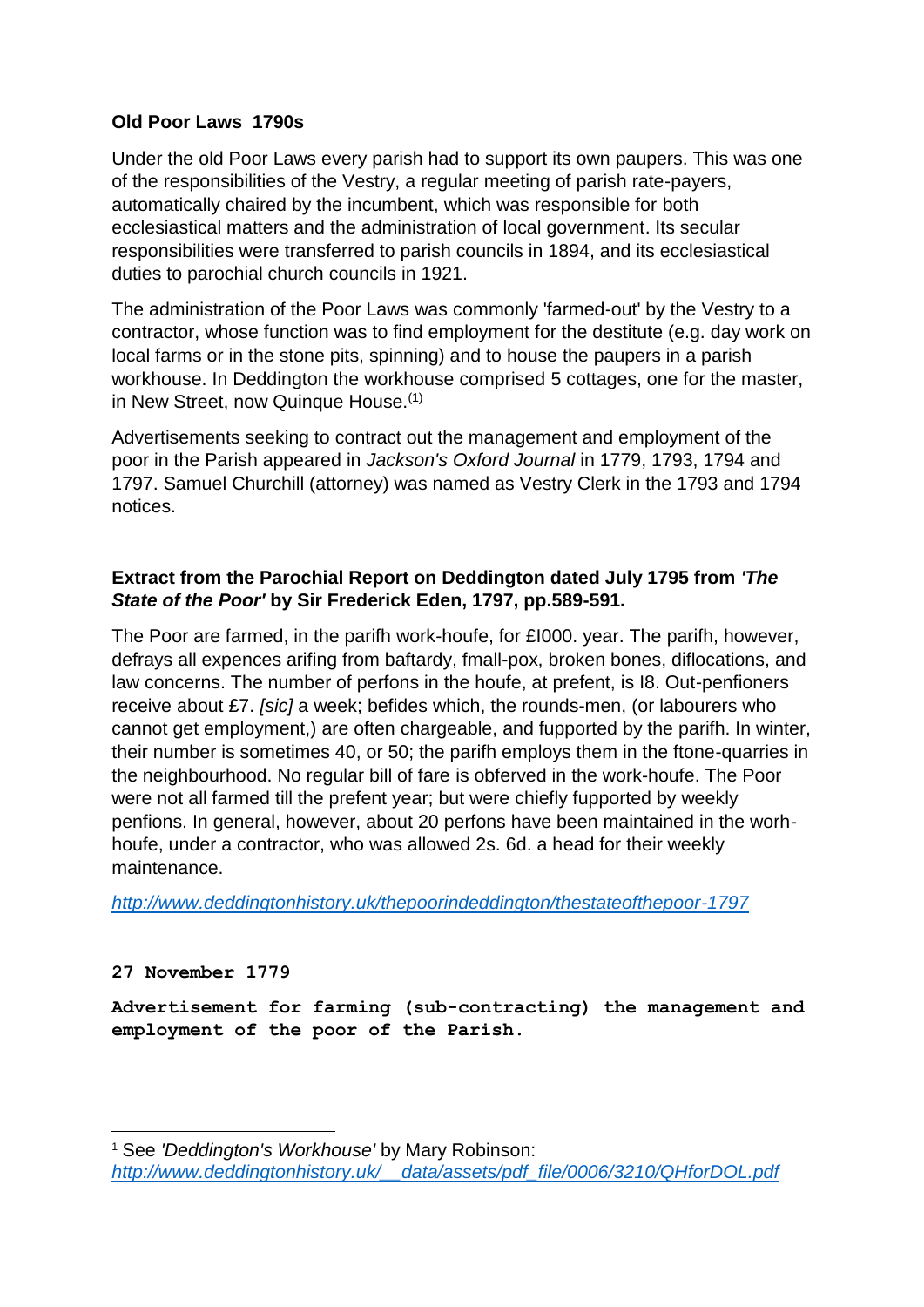#### POOR to FARM.

WANTED, - A Perfon to undertake the Management and Employment of the Poor of the Parifh of Deddington, in the county of Oxford, at an annual Sum, from St. Thomas-Day next. - Enquire of the Church-Wardens and Overfeers of Deddington. - There is a Work-Houfe large enough to contain the Poor.

[https://www.britishnewspaperarchive.co.uk/viewer/bl/0000073/17](https://www.britishnewspaperarchive.co.uk/viewer/bl/0000073/17791127/015/0003) [791127/015/0003](https://www.britishnewspaperarchive.co.uk/viewer/bl/0000073/17791127/015/0003)

### **7 December 1793**

**Advertisement for letting the employment and maintenance of the poor of the Parish. Mr. Samuel Churchill, Vestry Clerk.**

TO be LETT, for one Year, on Monday next the Ninth Day of December Inftant, at the publick Veftry Room, in Deddington, in the County of Oxford, - The EMPLOY and MAINTENANCE of the Poor of the faid Parifh.

For Particulars apply to the Church-wardens and Overfeers of Deddington; or to Mr. Samuel Churchill, of the fame Place, Veftry Clerk.

*December* 5, I793.

[https://www.britishnewspaperarchive.co.uk/viewer/bl/0000073/17](https://www.britishnewspaperarchive.co.uk/viewer/bl/0000073/17931207/006/0002) [931207/006/0002](https://www.britishnewspaperarchive.co.uk/viewer/bl/0000073/17931207/006/0002)

### **22 November 1794**

**Advertisement for letting the employment and maintenance of the poor of the Parish. Mr. Samuel Churchill, Vestry Clerk.**

TO be LETT for one Year on Wednefday the 26th Day of November Inftant, at the publick Veftry Room, in Deddington, in the County of Oxford, the Employ and Maintenance of the Poor of the faid Parifh.

For Particulars apply to the Church Wardens and Overfeers of Deddington aforefaid; or to Mr. Samuel Churchill of the fame Place, Veftry Clerk.

[https://www.britishnewspaperarchive.co.uk/viewer/BL/0000073/17](https://www.britishnewspaperarchive.co.uk/viewer/BL/0000073/17941122/005/0002?browse=true) [941122/005/0002?browse=true](https://www.britishnewspaperarchive.co.uk/viewer/BL/0000073/17941122/005/0002?browse=true)